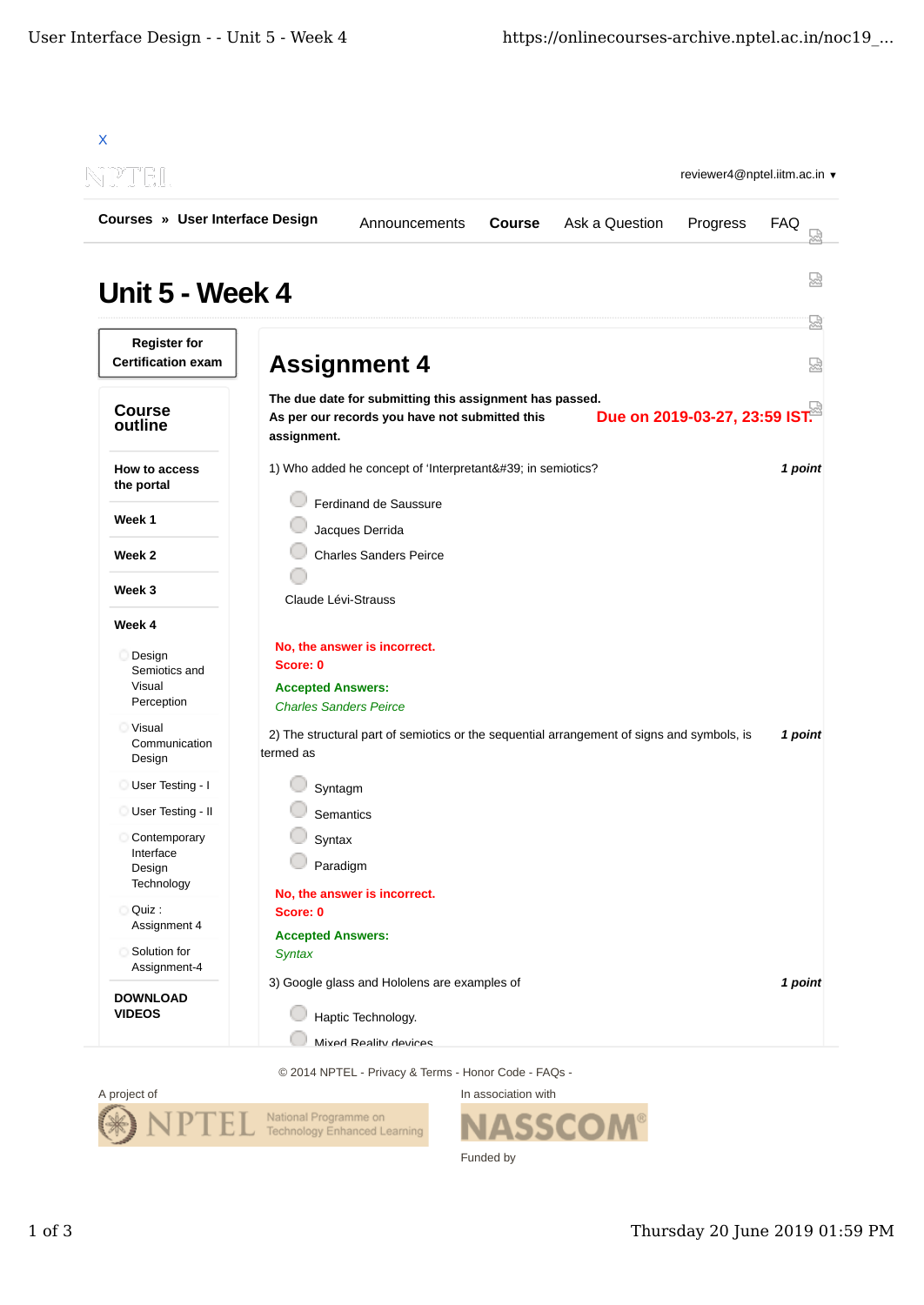l,

| Government of India           | Mixed Reality devices.                                                                                                                                                              |         |  |
|-------------------------------|-------------------------------------------------------------------------------------------------------------------------------------------------------------------------------------|---------|--|
| Ministry of Human Resource De | 4) Which of the following is not a part of Semantics?                                                                                                                               | 1 point |  |
|                               | Syntax                                                                                                                                                                              |         |  |
|                               | Symbol                                                                                                                                                                              |         |  |
|                               | Icon                                                                                                                                                                                |         |  |
|                               | Index                                                                                                                                                                               | 恳       |  |
|                               | No, the answer is incorrect.<br>Score: 0                                                                                                                                            | 요       |  |
|                               | <b>Accepted Answers:</b><br><b>Syntax</b>                                                                                                                                           | Ы       |  |
|                               | 5) Which one is a futuristic digital media technology, which provides user interaction involving 1 point<br>tactile sensation?                                                      | Ы       |  |
|                               | Virtual Reality Technology                                                                                                                                                          | 덣       |  |
|                               | Haptic Technology                                                                                                                                                                   |         |  |
|                               | Augmented Reality                                                                                                                                                                   |         |  |
|                               | Holographic Projection                                                                                                                                                              |         |  |
|                               | No, the answer is incorrect.<br>Score: 0                                                                                                                                            |         |  |
|                               | <b>Accepted Answers:</b><br><b>Haptic Technology</b>                                                                                                                                |         |  |
|                               | 6) Pound symbol "£" has a unique notation. Pound symbol is universally accepted and its<br>visual depiction cannot be modified. In the language of Semiotics this can be termed as: | 1 point |  |
|                               | Icon                                                                                                                                                                                |         |  |
|                               | Index                                                                                                                                                                               |         |  |
|                               | Analogue code                                                                                                                                                                       |         |  |
|                               |                                                                                                                                                                                     |         |  |
|                               | Digital code                                                                                                                                                                        |         |  |
|                               | No, the answer is incorrect.<br>Score: 0                                                                                                                                            |         |  |
|                               | <b>Accepted Answers:</b>                                                                                                                                                            |         |  |
|                               | <b>Digital code</b>                                                                                                                                                                 |         |  |
|                               | 7) Example of a Slab-Serif typeface is                                                                                                                                              | 1 point |  |
|                               | Universe                                                                                                                                                                            |         |  |
|                               | Clarendon                                                                                                                                                                           |         |  |
|                               | Bodoni                                                                                                                                                                              |         |  |
|                               | Helvetica                                                                                                                                                                           |         |  |
|                               | No, the answer is incorrect.<br>Score: 0                                                                                                                                            |         |  |
|                               | <b>Accepted Answers:</b>                                                                                                                                                            |         |  |
|                               | Clarendon                                                                                                                                                                           |         |  |
|                               | 8) Which of the following art movement has an emphasis on Yellow, Red and Blue colour and 1 point<br>simple geometric abstraction?                                                  |         |  |